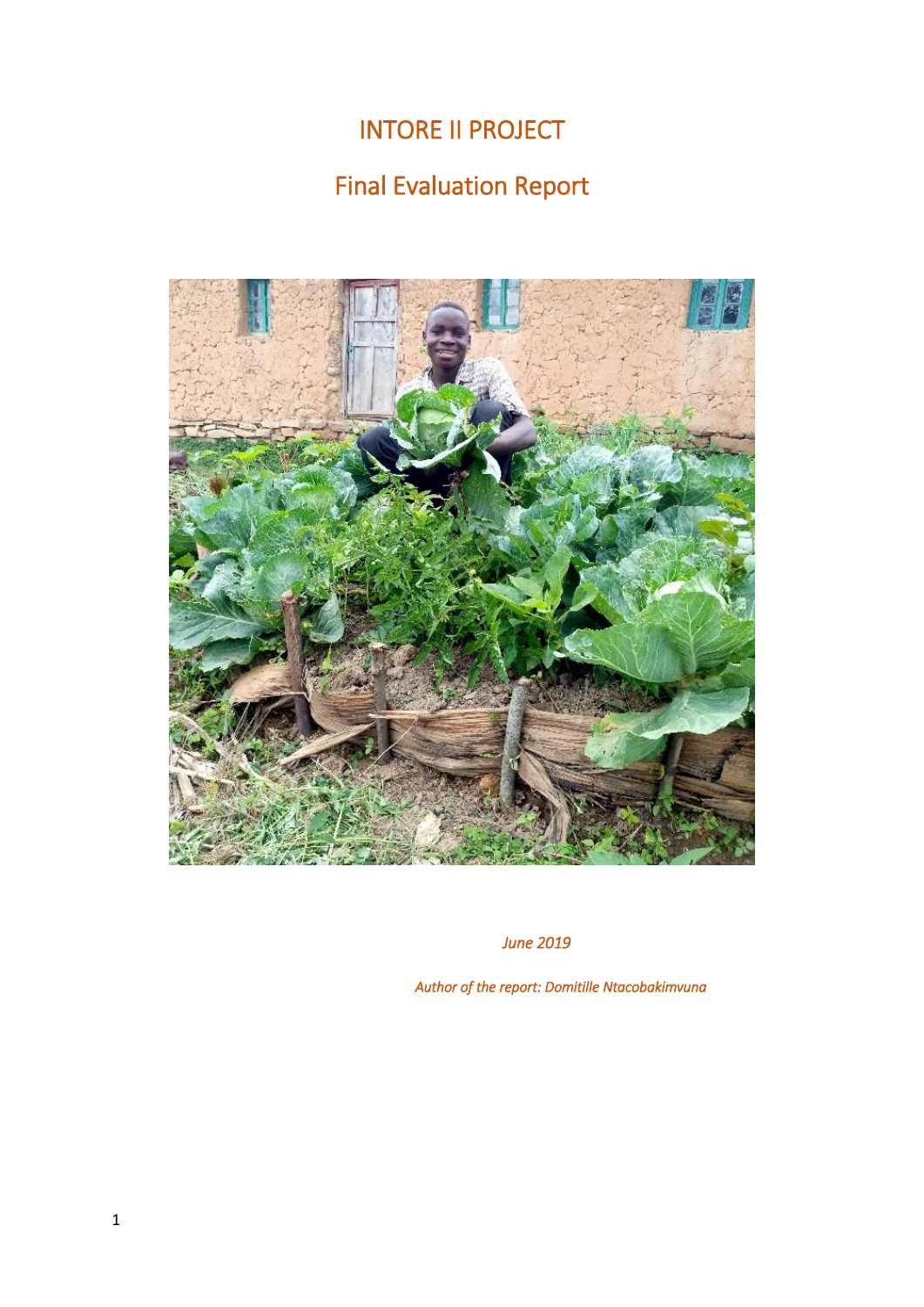# **Contents**

# <span id="page-1-0"></span>**Introduction**

CARE Burundi implemented a project to improve the protection of children's rights called Intore II by creating recreational and educational spaces in the communes of Ntahangwa and Mukaza in Bujumbura, and Giheta and Itaba in Gitega province from May 2016 to April 2019. In order to document the project's impact on the young people and children's lives, an internal final evaluation was conducted in April 2019.

### *What are the project's objectives and the expected results?*

The overall objective of the Intore II initiative is "To contribute to establishing a recreational and educational environment for vulnerable children in Burundi, particularly OVCs".

The specific objective of this initiative is for "Children and youth in Buyenzi, Itaba, Giheta and Kinama<sup>1</sup> to enjoy a friendly environment for their human development through socio-cultural and sports activities in schools and youth centers".

Three immediate results were expected:

- R1: Youth centers (YC) have increased their capacities to allow children, particularly OVCs, to fully enjoy YC services through socio-cultural and sports activities.
- R2: Children & youth in schools as well as teachers are implementing kitchen gardens as an innovative source of income.
- R3: Community leaders are taking action to defend and promote children's rights in their community (e.g. supporting children to go to school, supporting orphans to enjoy their inherited property, etc.)

### *Objective of the evaluation*

This evaluation was conducted at the end of the project implementation to verify the level of achievement of the objectives and achievement of the results set at the beginning of the project. This evaluation is a qualitative and quantitative assessment of induced effects or changes produced by the activities and approaches used.

**.** 

<sup>1</sup> popular areas where parents were hosting and supporting OVCs in the first Intore project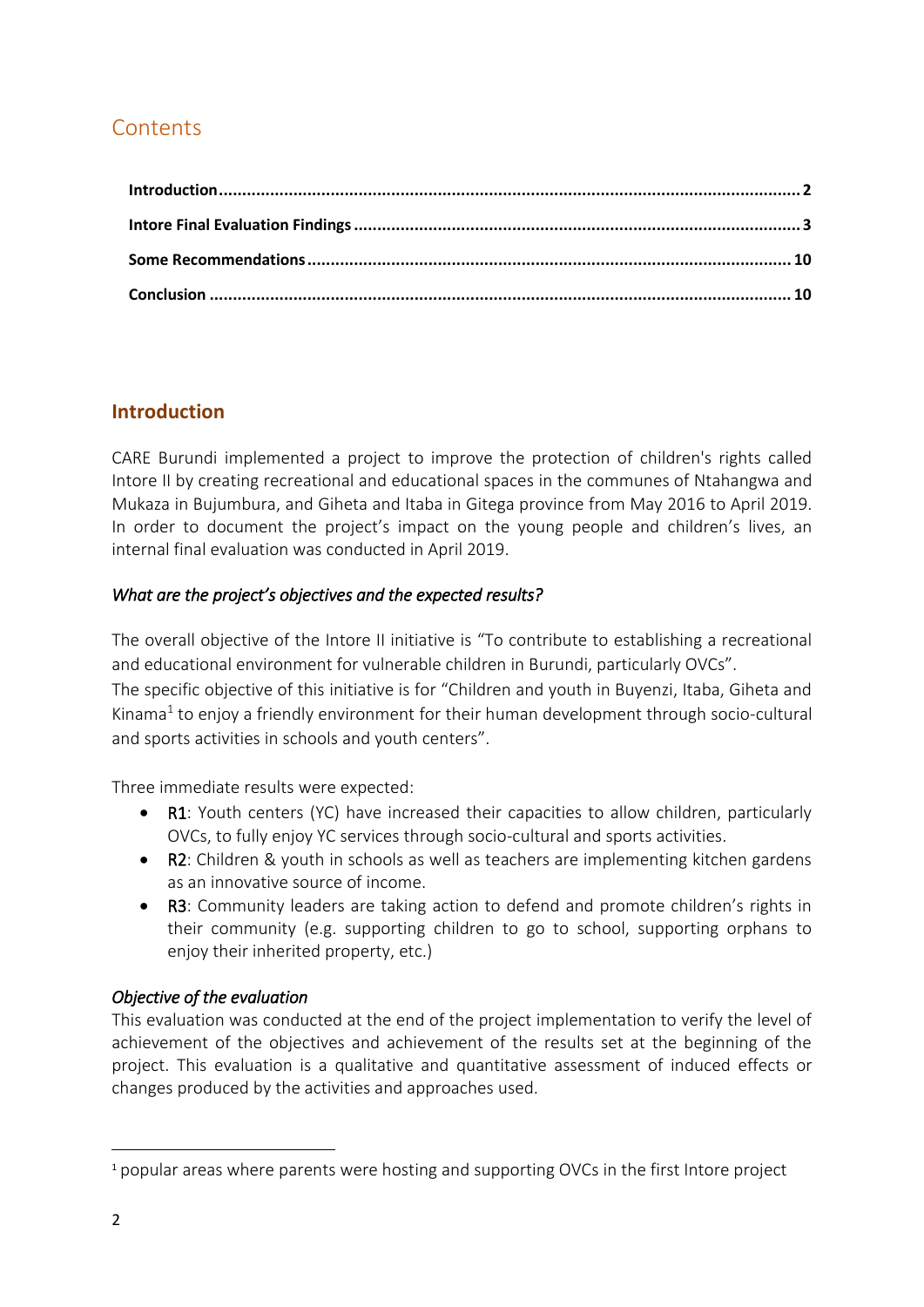### *Methodology*

A former CARE staff hired to conduct the Intore project closure process collected field data and change stories. The guide developed for the mid-term evaluation was used for the final evaluation. Thus, 100 respondents including youth, youth center and schools managers were targeted to provide information on the project based on this guide. The data collection was done during the holidays in order not to distract youth respondents during the exam period. Respondents were randomly selected from youth attending youth centers. The collected data was entered and processed by CARE Burundi's Monitoring and Evaluation Advisor using the kobo data collection software.

# <span id="page-2-0"></span>**Intore Final Evaluation Findings**

The interviews reached 98 respondents in the 4 intervention zones. Below is the distribution of respondents by sex:

|                        | Bujumbura |      | Gitega |      | Total |
|------------------------|-----------|------|--------|------|-------|
| <b>Interviewees</b>    | Female    | Male | Female | Male |       |
| More than 24 years     |           | 4    |        |      | 10    |
| Under 24 years (Youth) | 25        | 20   | 27     | 16   | 88    |
| <b>Total</b>           | 26        | 24   | 28     | 20   | 98    |



As indicated in the chart more girls than boys were interviewed in general. It should be noted that these numbers also include school principals and youth center managers, all of whom are men. A total of 88 youths, 6 directors and 4 school leaders targeted by the project participated in the evaluation.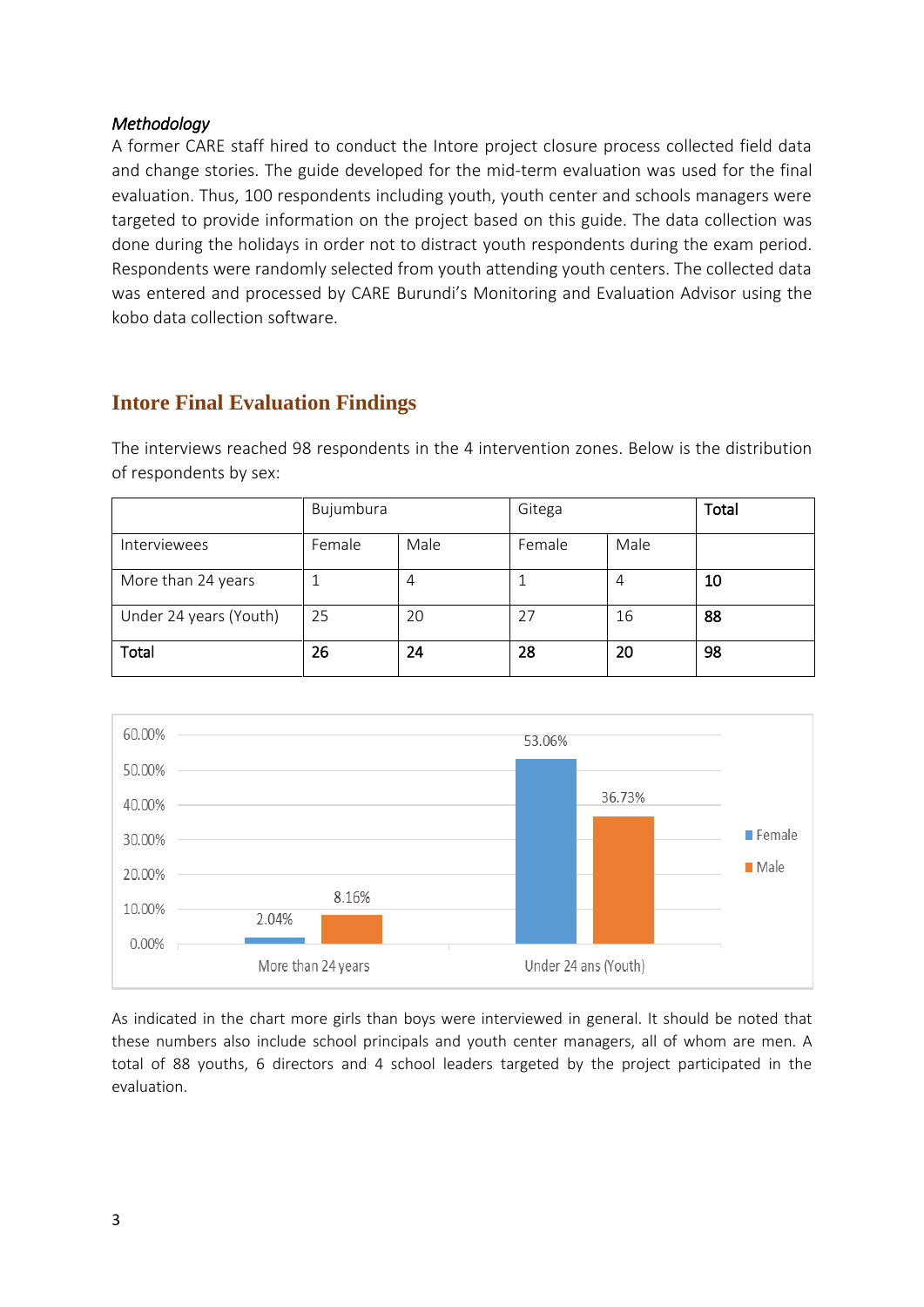#### 1. Weekly attendance of young people in youth centers

According to the graph with the results of the final evaluation below, the number of young people attending the youth center at least twice a week was 49% by the end of the project. This result shows that there is a significant increase in the youth attendance rate compared to the mid-term evaluation results of 17%. The number of youth attending the youth centers more than 3 times per week also increased compared to the MTE value. This shows that during the course of the project there was a significant increase in the youth's interest in attending the youth centers. This was further reflected in the testimonials collected from the young people. The graphs below with results of both evaluations allows for a comparison of the level of progress.



#### Mid-term evaluation



#### Final evaluation

The evaluation also showed that there is a difference related to the accessibility of the centers for young people. In Bujumbura, the neighborhoods where the youth live are close to the centers whereas in Gitega, youth mostly live in remote areas and therefore need more time and resources to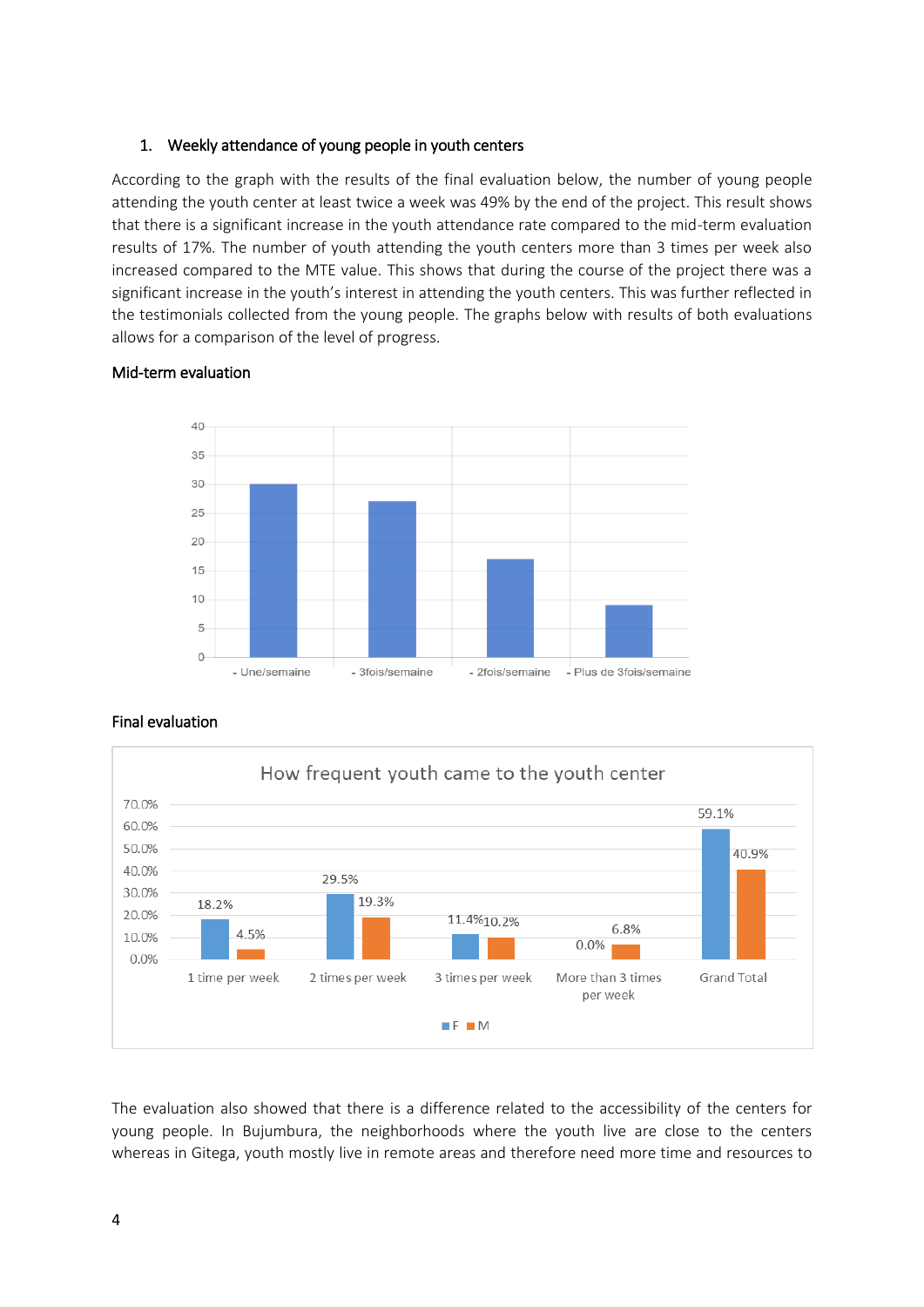reach the centers. Finally, we observed that the attendance rate of youth centers varies over time with higher attendance during the holidays and a decrease during exam periods.

#### 2. Motivation of young people attending youth centers

The chart below shows that 63.27% of young people are motivated to attend the youth centers, especially to be trained, to interact with others and to learn games, to avoid delinquency and to receive more information about sexual and reproductive health. In addition to these training areas, young people are very keen on receiving training on children's rights, life skills, kitchen garden layout and peer exchanges.

| <b>Row Labels</b>                                                                   | Frequency |
|-------------------------------------------------------------------------------------|-----------|
| Exchange with others/Avoid delinguency/Awareness on sexual and reproductive health  |           |
| (SRH)                                                                               | 3.41%     |
| Being trained / learn the game/ Exchange with others/avoid delinguency              | 14.77%    |
| Being trained/learning games/Exchange with others/avoid delinguency - Other (please |           |
| specify)                                                                            | 1.14%     |
| Being trained / learning games/Exchange with others/avoid delinguency/awareness on  |           |
| <b>SRH</b>                                                                          | 70.45%    |
| Being trained/Learning Games / Exchanging with Others/Awareness on SRH              | 5.68%     |
| Being trained/learning games/avoid delinquency                                      | 1.14%     |
| Being form / learning games Avoid delinquency awareness on SRH                      | 3.41%     |
| Total                                                                               | 100.00%   |

There is not much variation between the mid-term evaluation data and the final evaluation data on the reasons why young people go to the youth centers.

It is clear from the results that young people also significantly improved their living conditions by attending the centers. In fact, youth respondents shared that it allowed them to initiate income-generating activities through the Village Savings and Loans Associations (VSLA) or by selling the vegetables produced in the kitchen garden.

*8 children of the Intore project in Kibogoye hill in Giheta commune started a collective potato farming income generating activity and 12 children from the same hill saved money together and bought 3 goats for collective breeding*.



Other young people were able to continue their studies following their change of behavior, as illustrated in the testimony: *"After joining the clubs of the young center I gained a lot of things. I will mention, for example, friends, exchange ideas with other young people, themes on environmental protection, patriotism, and the fight against delinquency, sexual and reproductive health and AIDS. I like reading books on entrepreneurship and after sports activities, I was interested in talking with my friends about entrepreneurship. While I was planning to drop out of school before joining the Intore project with all these opportunities I changed this bad idea and continued my studies with courage. Currently I graduated, I have*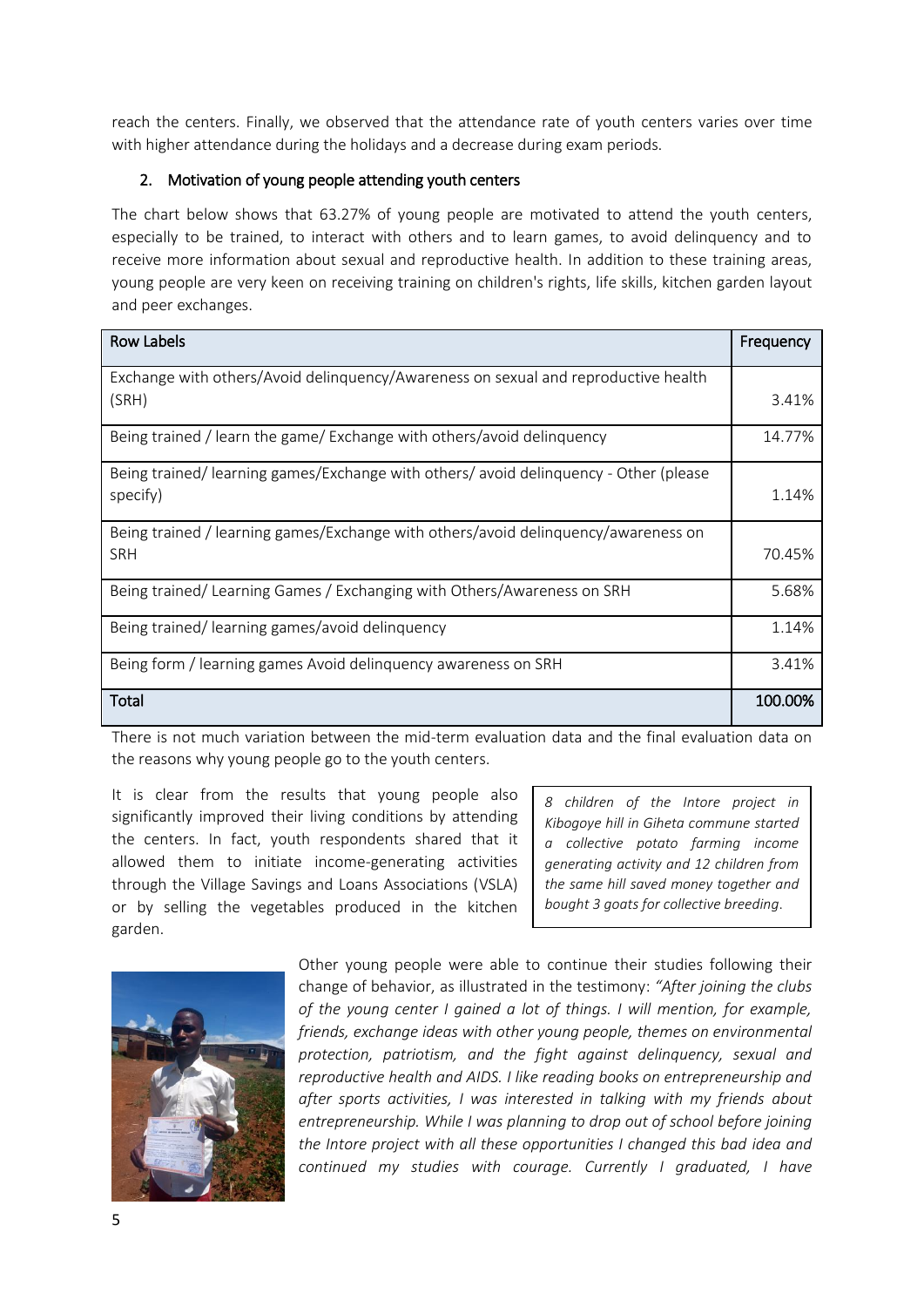#### *completed my studies of the secondary school. Long live the Intore project. »*

Others shared that benefiting from reproductive health knowledge has had an impact on the reduction of unwanted pregnancies. For example, in Giheta commune, there was only one case of pregnancy among young people who were supervised by Intore throughout the project, whereas there were 6 cases of pregnancies during the first quarter of 2019 for girls who are not beneficiaries of the Intore project.

Finally, young boys shared that changing their behavior (prostitution, drug use) allowed them to help their sisters and mothers with domestic activities, which increased the confidence and harmony within the family.

#### 3. Youth satisfaction with services offered in youth centers

The graph below shows that young people are satisfied with the services offered by their centers. The overall level of youth satisfaction in both provinces has increased significantly (93.2% at ETE) compared to mid-term evaluation data of 74.03%.



#### 4. Reasons for youth satisfaction with services offered to youth centers

The reasons for the satisfaction of the services offered in the youth centers is similar in the two provinces. The youth centers contributed to the following aspects:

- 1. Acquiring knowledge to deal with future problems such as kitchens gardens, entrepreneurship, Income Generating Activities, sexual and reproductive health, unwanted pregnancies, STDs and HIV/AIDs, the disadvantages of early marriage, etc.
- 2. Acquisition of knowledge through socio-cultural and sports activities organized at the youth centers such as the benefit of school, gender equality, or the harms of gender-based violence, and how to deal with sexual violence.
- 3. Learning various games.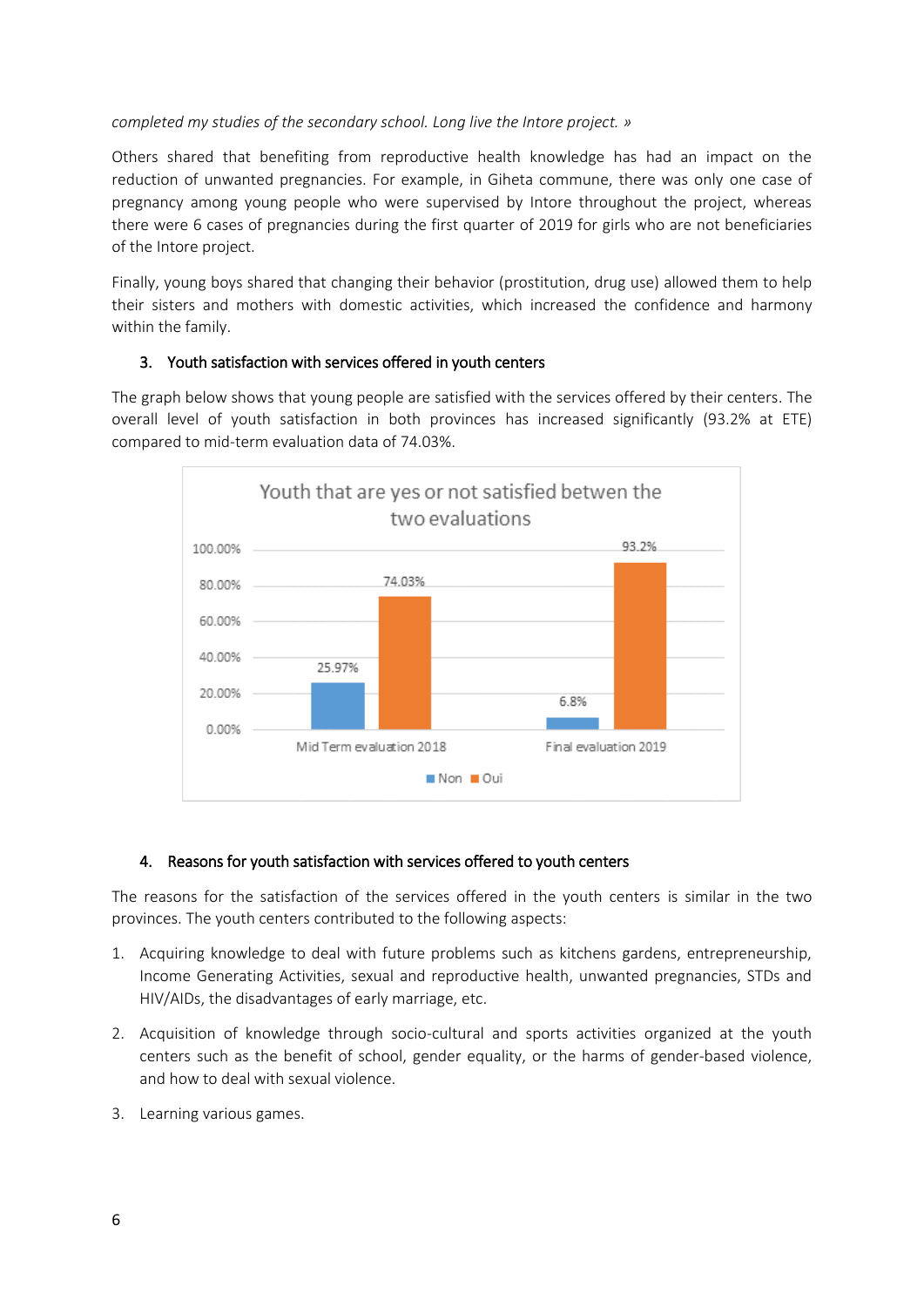- 4. Young people refrain from meeting at places who are not appropriate (ligalas). The youth centers motivate young people to change and be more disciplined (respect of schedule…), and offers a space for exchange experiences/advice.
- 5. Access to small credit without wasting time through the VSLA approach.
- 6. Abandonment of drugs and tobacco following the advice given in the youth center especially with interactive theater and training on life skills.
- 7. Vegetable production and generating income through the sales.
- 8. Practice good deeds such as washing the clothes of the elderly.
- 9. The youth center is not only a place of awakening of consciousness and learning, but also a place of relaxation, de-stressing, fulfillment and mutual reinforcement.
- 10. Those who visit the center have significantly changed their behavior and vision for the future and know how to distinguish right from wrong because of the trainings organized.
- 11. There is no discrimination whether ethnic or religious in the youth centers on the contrary, there is rather a consideration for free expression and open-mindedness.

#### 5. Comparison of satisfaction level (satisfaction score) by province

Youth are generally satisfied with the services offered by youth centers. In fact, 60.5% in Gitega and 60% in Bujumbura stated that they were *very satisfied*. There is a slight difference in youth satisfaction levels in the two provinces, between the youth who said they were *satisfied* (only 37.2% in Gitega and 17.8% in Bujumbura) and those who are *moderately satisfied* (2.3% in Gitega and 22.2% in Bujumbura). With these results, it is clear that the level satisfaction in Gitega is higher than that of Bujumbura.



Comparing the level of satisfaction of mid-term and final evaluation, the rate of those who are very satisfied has increased significantly (28.93% in mid-term evaluation and 60.2% in final evaluation). It is also interesting to note that the moderate satisfaction score of 14.46% at MTE is down to 0% at ETE.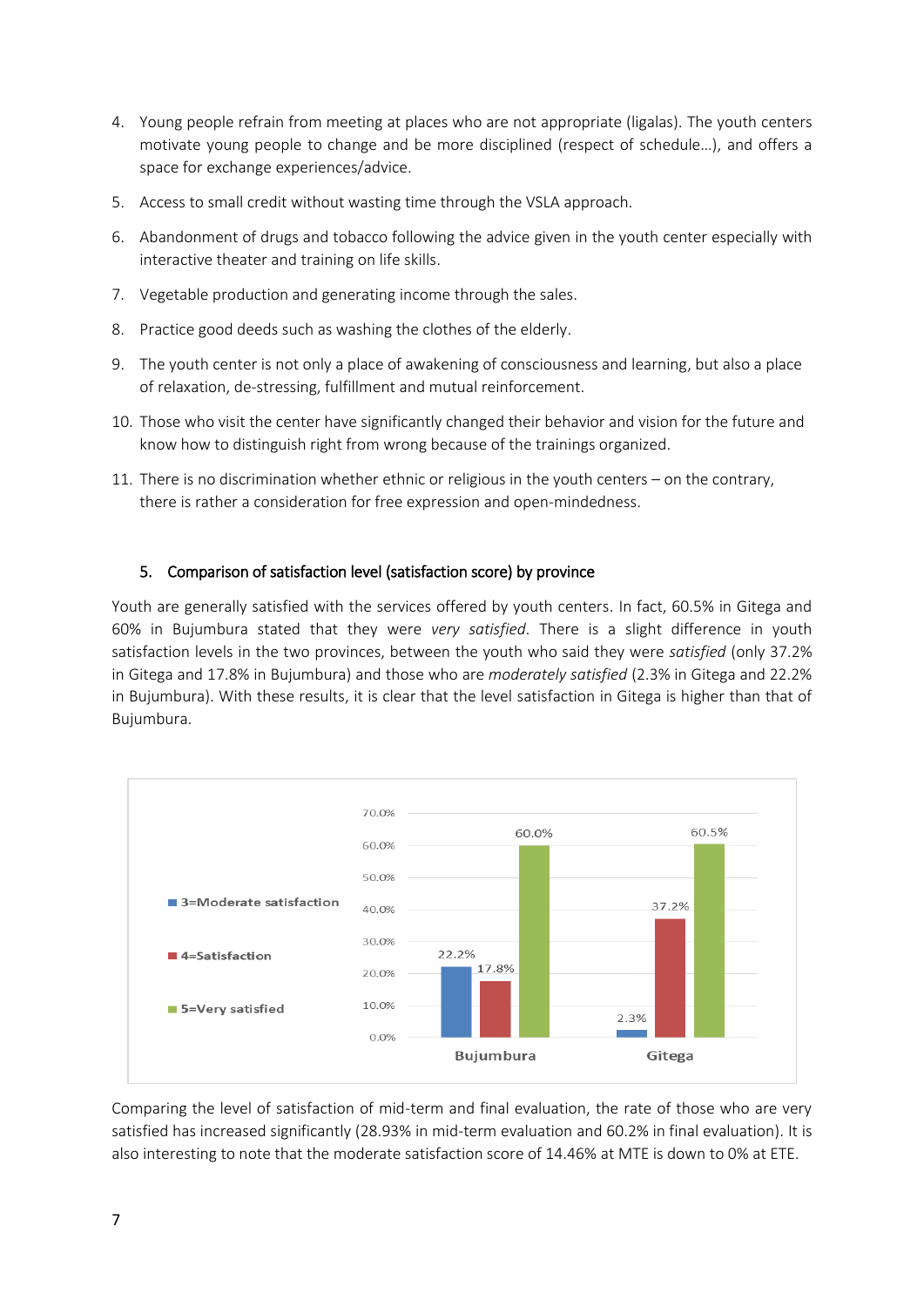

#### 6. Reasons that explain the difference of satisfaction in Gitega and Bujumbura

The reasons given for the province of Bujumbura of young people who are only *moderately satisfied* are the following:

- Insufficient equipment for socio-cultural and sports activities.
- $\clubsuit$  No continuous access to socio-cultural and sports materials because the youth center managers are not always present or because sometimes young centers are closed.
- $\div$  The opening hours of the youth center are not respected by the youth center leaders in Kinama and Buyenzi.
- Conflict between the young people supervised by the Intore project and the other young people of the neighborhood in Kinama youth center. Those who are not supported by the Intore project claim their participation in training workshops.
- Lack of library.
- Lack of suitable buildings for the activities of the center. Narrow space for games.
- ❖ Lack of musical instruments.
- \* Lack of computers at the youth center to learn new technologies.
- There are still children in the community who do not access the information provided at the youth center.

#### 7. Changes observed among young people

Young people described the numerous changes taking place in their lives through the project, including:

1. Young people abandoned prostitution, drug and alcohol abuse, banditry and pornography. They show more respect towards their parents and other members of the community.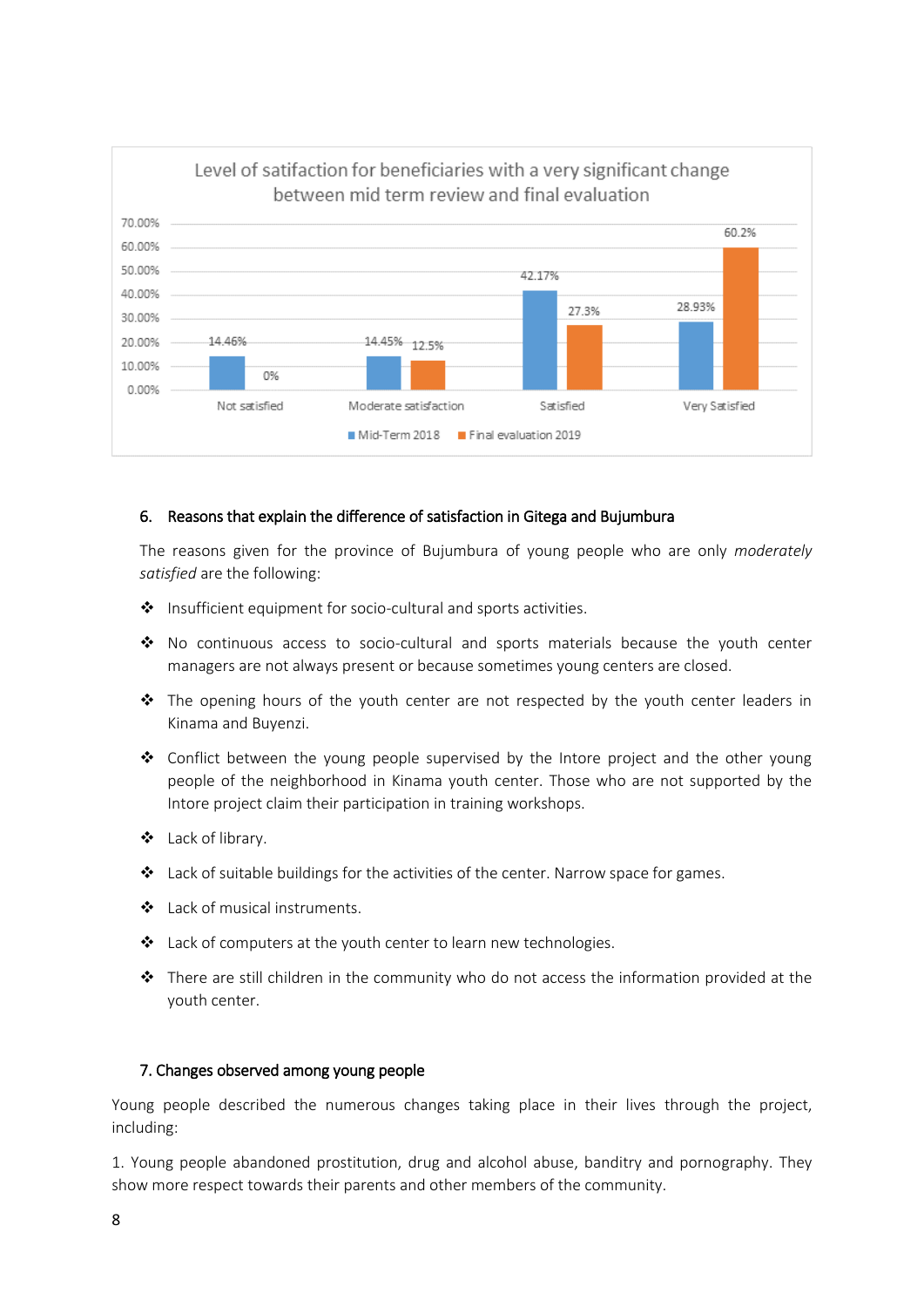2. Boys participate in housework unlike before the project.

3. Youth developed of self-esteem and express themselves in public without fear.

4. Social reintegration. Young people no longer lead a life of solitude because they live with others. Those who lived on the street were reintegrated into their families.

5. Choosing good friends that improve the youth's living conditions.

6. Learning income generating activities and about the rational use of money.

7. Defending the rights of young people and abandoning ethnic and religious discrimination following the various capacity reinforcements received in the youth centers.

8. Young people returned to school and continued their studies following the sensitizations by the project.

The evaluation also included school directors and youth center managers, who shared their observations of the process of change through the project. They noted the following:

- 1. Young people improved the success rate at school. There are no more dropouts for young people who have been supported by the Intore project.
- 2. Youth participate in household activities and community development activities.
- 3. Some young people are members of savings and credit associations, with the aim of having access to credit, to finance their IGAs and thus increase their income.
- 4. Replication of the layout of the kitchen gardens in the households improves nutrition and access to income.
- 5. Appreciation of the prices given during the socio-cultural competitions. The school material allowed poor young people to stay in school.
- 6. Young people express themselves freely especially for litigious cases when they expose their problems to CPCs.
- 7. Young people changed their behavior. Before they lost their time at the *ligala* and now they are occupied with their studies and by the participation in domestic activities, and initiation of the IGAs.
- 8. Learning trades for out-of-school children such as bricks and tiles, agriculture, livestock, etc.
- 9. Decrease of unwanted pregnancies for young people participating in the Intore project.
- 10. Young people have developed their talents in various fields such as the use of interactive theater in community outreach. There is more and more a relationship of trust between young people and parents.
- 11. Young people have adopted responsible behaviors and have become roles models in their community.